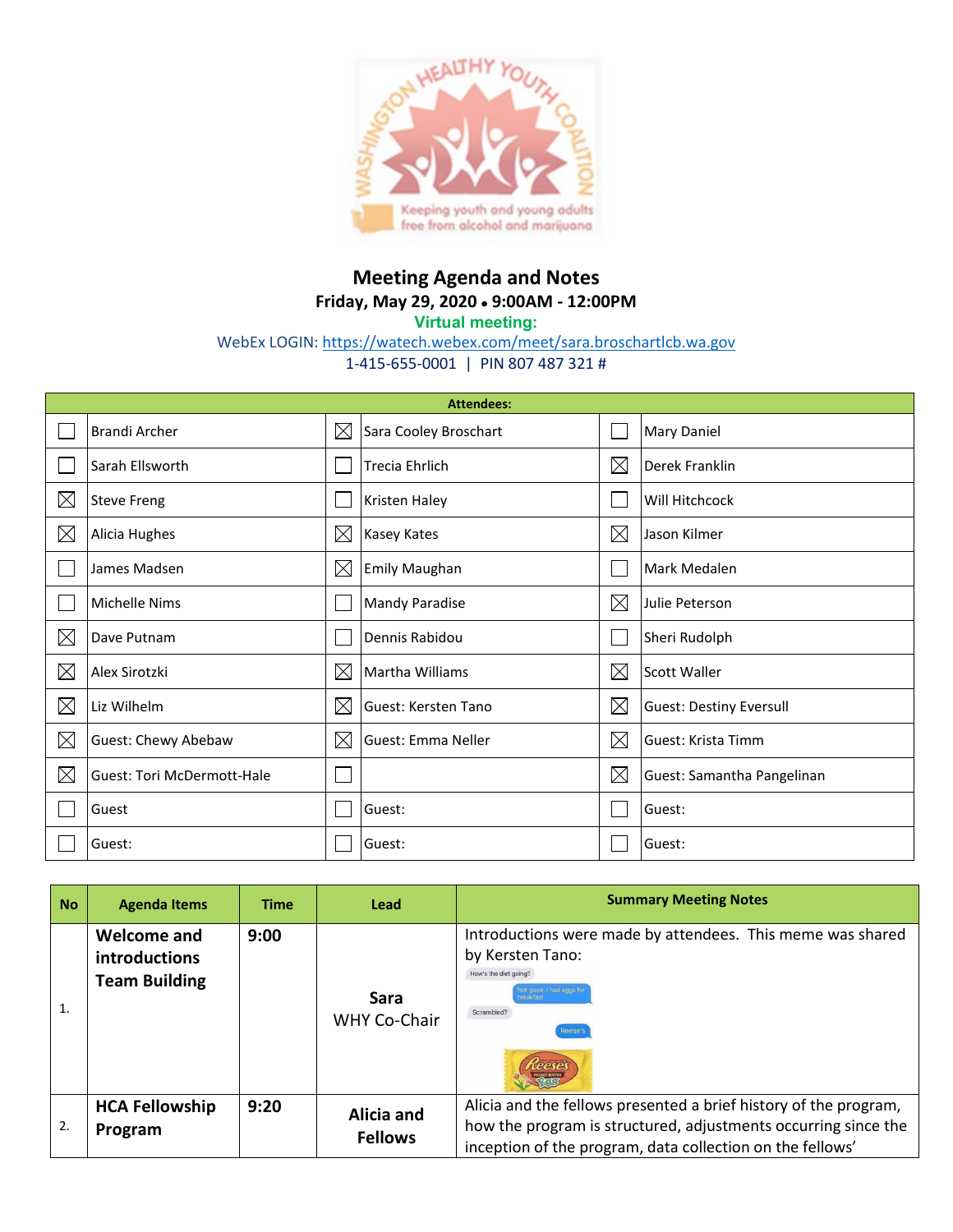|    |                              |       |                   | confidence level on various prevention topics, and the future of  |
|----|------------------------------|-------|-------------------|-------------------------------------------------------------------|
|    |                              |       |                   | the program. The presentation was sent out one week prior to      |
|    |                              |       |                   | the meeting.                                                      |
|    | <b>Poison Center</b>         | 9:40  | <b>Alex</b>       | Alex shared that the 2019 reports have not been completed;        |
|    | <b>Report Update</b>         |       |                   | but, one one-pager concerning looking at a comparison of 2019     |
|    |                              |       |                   | to 2020 data on the first 180 days of each year has been          |
| 3. |                              |       |                   | completed. One point of concern was a 10% increase in             |
|    |                              |       |                   | substance related suicides. Alex provided the link to the one     |
|    |                              |       |                   | pager: https://www.wapc.org/programs/covid-19-resources-          |
|    |                              |       |                   | information/                                                      |
|    |                              |       |                   | Alex and the Poison Center have been doing a lot of webinar       |
|    |                              |       |                   | training. If anyone would like to join a webinar or would like to |
|    |                              |       |                   | suggest a training subject area, please contact Alex.             |
|    | Legislative                  | 10:00 | Julie             | Julie reviewed the 2020 session and what may be coming up for     |
|    | Update                       |       |                   | the 2021 session. Julie shared how COVID-19 affected the 2020     |
|    |                              |       |                   | session and various shifts in the process due to the pandemic.    |
|    |                              |       |                   | The resulting budget changes, the advent of possible special      |
| 4. |                              |       |                   | sessions, reliable information regarding a third federal stimulus |
|    |                              |       |                   | bill, as well as other factors are still being worked on.         |
|    |                              |       |                   | Challenging times are ahead of us. Other information can be       |
|    |                              |       |                   | found at https://healthygen.org/resources/. Email Julie if you    |
|    |                              |       |                   | would like to receive Health Policy News.                         |
|    | <b>Hot Topics</b>            | 10:20 |                   |                                                                   |
|    | <b>Statewide</b>             |       | <b>Dave</b>       | <b>Statewide Collisions Report:</b>                               |
|    | <b>Collisions</b>            |       |                   | Dave shared items of interest from the Excel spreadsheet sent     |
|    | Report                       |       |                   | to members last week: contacts are down, DUI collisions are       |
|    | <b>Terminology</b>           |       | <b>Discussion</b> | down. Dave reached out to local agencies and found there was      |
|    | <b>Survey</b>                |       |                   | a 25-50% increase of domestic violence calls. Dave presented      |
|    | <b>Update</b>                |       |                   | current data on WSP PowerBi looking at speed and collision        |
|    | COVID-19                     |       |                   | patterns since COVID-19, impaired collisions, and more.           |
|    | effects on MJ                |       | <b>Sara</b>       | <b>Terminology Survey Update:</b>                                 |
|    | and Alcohol                  |       | <b>Alex</b>       | The limited feedback from the survey with various comments.       |
|    |                              |       |                   | What do members think about sharing now in light of COVID         |
|    | use                          |       |                   | and taking into consideration the comments on the survey.         |
|    | <b>USAPA</b>                 |       |                   | Sara asked what attendees their opinion on what we should do      |
|    | <b>Attorney</b><br>$\bullet$ |       | <b>Scott</b>      | with the document at this time? Members comments included         |
| 5. | General                      |       |                   | Taking the document to SPE Consortium<br>$\bullet$                |
|    | <b>Association</b>           |       |                   | Holding on changing the document<br>$\bullet$                     |
|    | <b>Cannabis Law</b>          |       |                   | Asking how is the terminology changing in light of the            |
|    | and Policy                   |       |                   | COVID pandemic.                                                   |
|    | <b>Summit</b>                |       |                   | Members agreed take up the conversation in October. We            |
|    |                              |       |                   | would ideally find an article that succinctly handles the history |
|    |                              |       |                   | of the term marijuana and add a bullet point acknowledging        |
|    |                              |       |                   | that history and linked to that document. Martha was asked for    |
|    |                              |       |                   | find the link to a broader document.                              |
|    |                              |       |                   | <b>Attorney General Association Cannabis Law and Policy</b>       |
|    |                              |       |                   | Summit:                                                           |
|    |                              |       |                   | Scott presented information shared at the summit. He shared       |
|    |                              |       |                   | some interesting statistics from one of the sessions. Sara        |
|    |                              |       |                   | recommended looking at the statistics on advertising. Sara will   |
|    |                              |       |                   | provide the slide deck to Martha to post on the WHY page on       |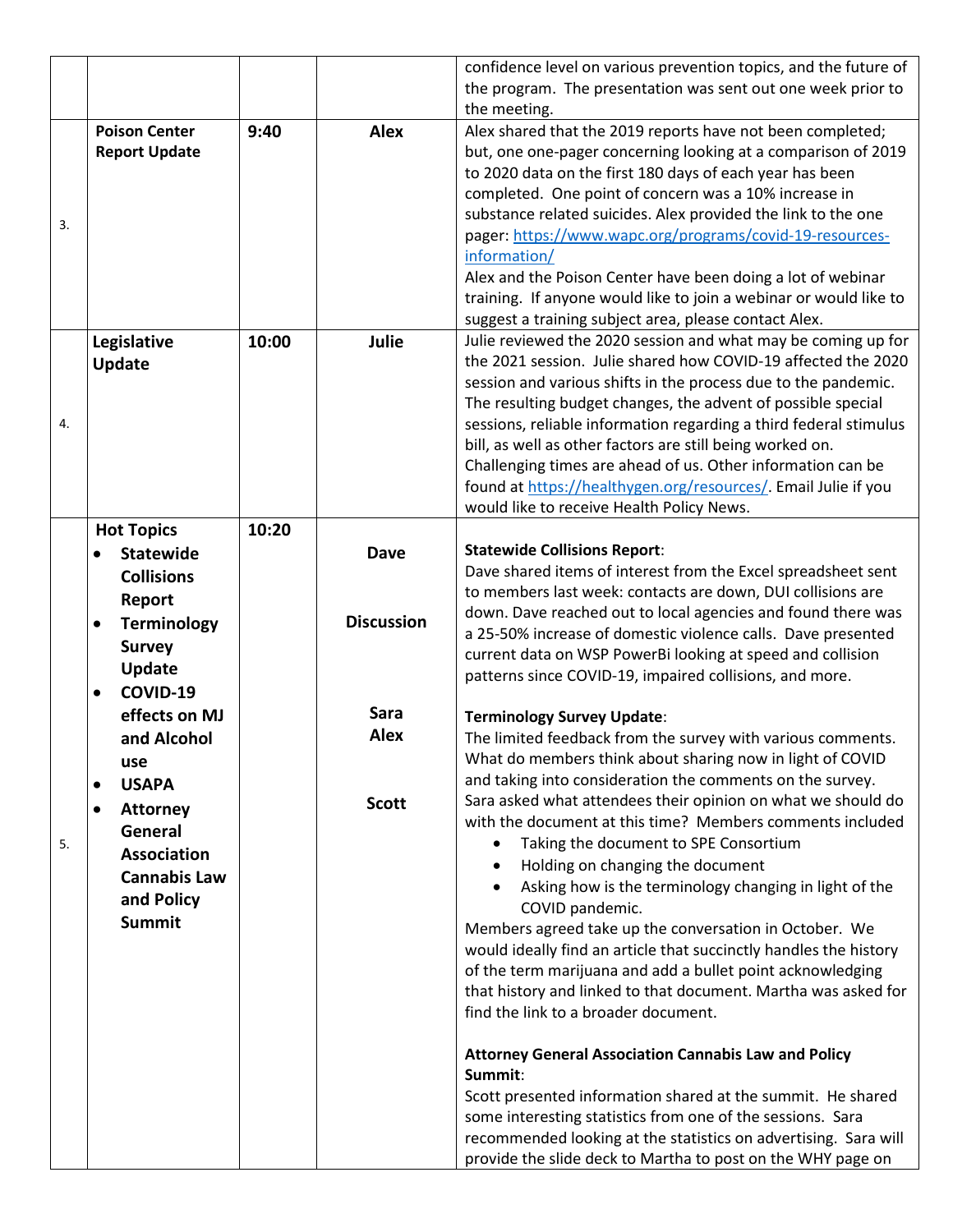| https://www.youtube.com/watch?v=gTBiylaALO0&feature=you<br>tu.be<br>Martha reviewed the Action Items assigned during the meeting.<br>11:25<br>Meeting wrap up<br><b>Martha</b><br>7.<br>Kasey - SYF was a success as a virtual conference. There was<br><b>Round Table</b><br>11:30<br>good feedback from youth. CLI was held virtually this week<br><b>Member updates</b><br>with about 200<br>Alex - will share more updated links for poison center.<br>Liz – Webinar opportunities – Poison center webinar on $6/17$<br>Cannabis, 6/15 Bea Carlini's research on King County Bud<br>Tenders, 6/29 at 1 p.m. UW public health graduates -<br>Identifying support resources for adolescents to stop vaping.<br><b>Members</b><br>8.<br>Fellows - S Digenaro - Starts with One banners going up in<br>Marysville<br>Emily - OSPI superintendent meeting reviewed contingency<br>plans on opening schools up.<br>Sara - First virtual LCB roundtable on 6.8 from 10-12 p.m.<br>Agenda will be sent out soon<br>Martha - Nominations for the 2020 Prevention Awards of<br>Excellence will be accepted through August 10.<br>This item will be moved to the June meeting.<br><b>Celebration</b><br>11:50<br>10.<br><b>Kasey</b><br>Sara<br>The meeting was adjourned at 12:00 p.m.<br><b>Adjourn</b><br>12:00<br>11.<br>WHY Co-Chair<br><b>Action Items/Decisions</b> |
|---------------------------------------------------------------------------------------------------------------------------------------------------------------------------------------------------------------------------------------------------------------------------------------------------------------------------------------------------------------------------------------------------------------------------------------------------------------------------------------------------------------------------------------------------------------------------------------------------------------------------------------------------------------------------------------------------------------------------------------------------------------------------------------------------------------------------------------------------------------------------------------------------------------------------------------------------------------------------------------------------------------------------------------------------------------------------------------------------------------------------------------------------------------------------------------------------------------------------------------------------------------------------------------------------------------------------------------------------------------------|
|                                                                                                                                                                                                                                                                                                                                                                                                                                                                                                                                                                                                                                                                                                                                                                                                                                                                                                                                                                                                                                                                                                                                                                                                                                                                                                                                                                     |
|                                                                                                                                                                                                                                                                                                                                                                                                                                                                                                                                                                                                                                                                                                                                                                                                                                                                                                                                                                                                                                                                                                                                                                                                                                                                                                                                                                     |
|                                                                                                                                                                                                                                                                                                                                                                                                                                                                                                                                                                                                                                                                                                                                                                                                                                                                                                                                                                                                                                                                                                                                                                                                                                                                                                                                                                     |
|                                                                                                                                                                                                                                                                                                                                                                                                                                                                                                                                                                                                                                                                                                                                                                                                                                                                                                                                                                                                                                                                                                                                                                                                                                                                                                                                                                     |
|                                                                                                                                                                                                                                                                                                                                                                                                                                                                                                                                                                                                                                                                                                                                                                                                                                                                                                                                                                                                                                                                                                                                                                                                                                                                                                                                                                     |
|                                                                                                                                                                                                                                                                                                                                                                                                                                                                                                                                                                                                                                                                                                                                                                                                                                                                                                                                                                                                                                                                                                                                                                                                                                                                                                                                                                     |
|                                                                                                                                                                                                                                                                                                                                                                                                                                                                                                                                                                                                                                                                                                                                                                                                                                                                                                                                                                                                                                                                                                                                                                                                                                                                                                                                                                     |
|                                                                                                                                                                                                                                                                                                                                                                                                                                                                                                                                                                                                                                                                                                                                                                                                                                                                                                                                                                                                                                                                                                                                                                                                                                                                                                                                                                     |
| Continuing to meet monthly, robust discussion regarding the<br><b>Communications</b><br>11:10<br>Start Talking Now site and possible redesign. HCA/DOH are<br><b>Team Update</b><br>giving a fresh look at some of the campaigns. Start Talking now<br>face books hits are up. You Can has had changes that include<br><b>Kristen via Sara</b><br>6.<br>changes created by the pandemic. Sara showed the video that<br><b>GMMB</b> created at                                                                                                                                                                                                                                                                                                                                                                                                                                                                                                                                                                                                                                                                                                                                                                                                                                                                                                                       |
| Athena. Sara will also post to the Announcements page on<br>Athena.<br><b>USAPA:</b><br>Sara and Julee attended last week. There was a line-up of<br>amazing line up of presenters. There were breakout sessions<br>with various state representatives with the opportunity to<br>share activity between states. www.alcoholpolicy.org/events-1<br>Going forward, there is an opportunity for action. Sara is<br>looking for members who might be interested in sitting in on<br>the discussions. Please contact Sara to get invited to the<br>discussions Volunteers: Martha<br>June 4 is the next session.<br><b>COVID-19 effects on MJ and Alcohol use:</b><br>What affects are different agencies are seeing? What can WHY<br>take action on? Sara suggested that an email conversation<br>might be appropriate and that it be added to next WHY agenda.                                                                                                                                                                                                                                                                                                                                                                                                                                                                                                        |